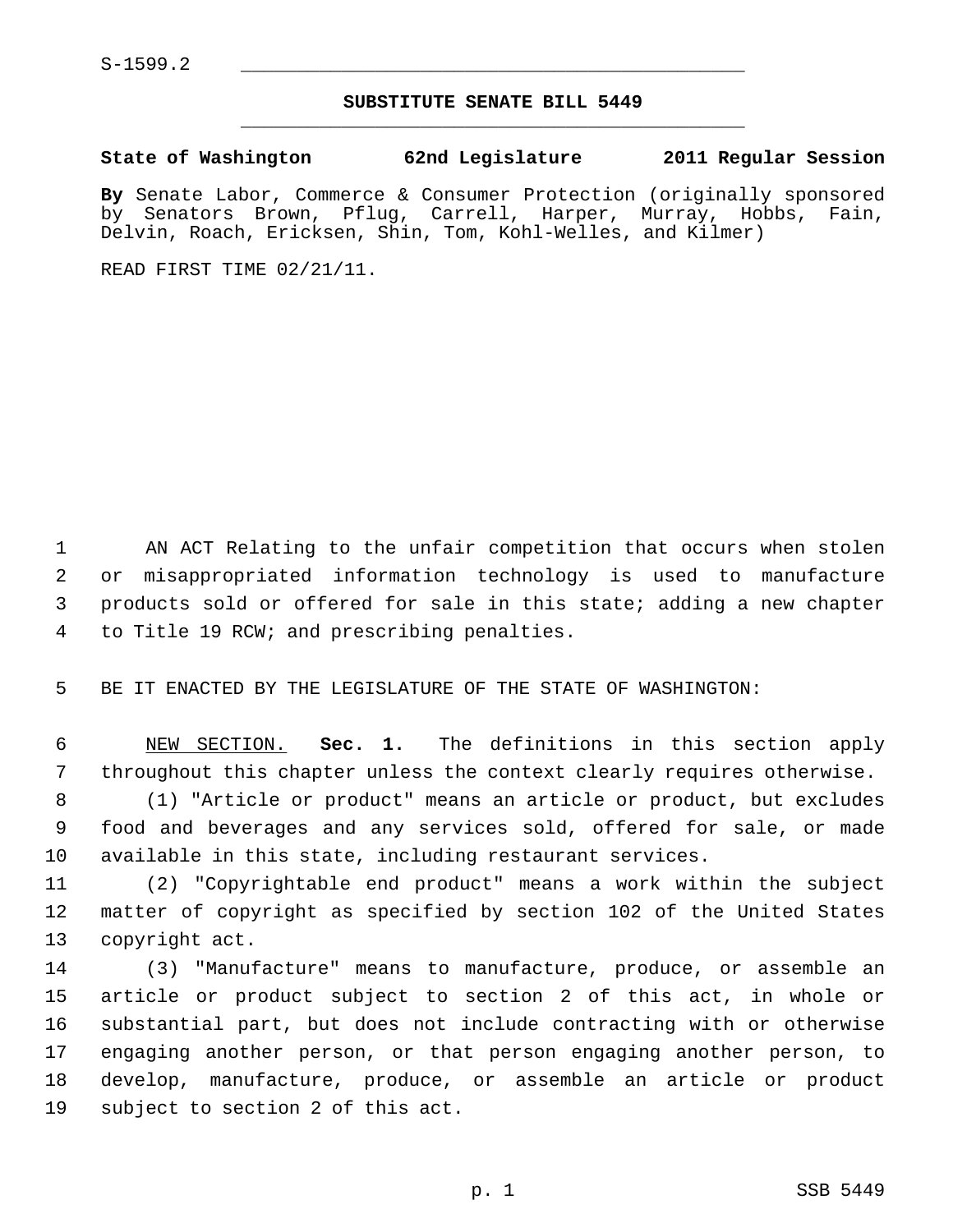1 (4) "Material competitive injury" means a three percent price 2 difference between the article or product made in violation of section 3 2 of this act designed to harm competition and an article or product 4 that was manufactured without the use of stolen or misappropriated 5 information technology, with such a price difference occurring over a 6 four-month period of time.

 7 (5) "Retail price" means the retail price of stolen or 8 misappropriated information technology charged at the time of, and in 9 the jurisdiction where, the alleged theft or misappropriation occurred, 10 multiplied by the number of stolen or misappropriated items used in the 11 business operations of the person alleged to have violated section 2 of 12 this act.

13 (6)(a) "Stolen or misappropriated information technology" means 14 hardware or software that the person referred to in section 2 of this 15 act acquired, appropriated, or used in violation of applicable law, but 16 does not include situations in which the hardware or software alleged 17 to have been stolen or misappropriated was not available for retail 18 purchase on a stand-alone basis at or before the time it was acquired, 19 appropriated, or used by such a person.

20 (b) Information technology is considered to be used in a person's 21 business operations if the person uses the technology in the 22 manufacture, distribution, marketing, or sales of the articles or 23 products subject to section 2 of this act.

24 NEW SECTION. **Sec. 2.** Any person who manufactures an article or 25 product while using stolen or misappropriated information technology in 26 its business operations after notice and opportunity to cure as 27 provided in section 5 of this act and, with respect to remedies sought 28 under section 6(5) or 7 of this act, causes a material competitive 29 injury as a result of such use of stolen or misappropriated information 30 technology, is deemed to engage in an unfair act where such an article 31 or product is sold or offered for sale in this state, either separately 32 or as a component of another article or product, and in competition 33 with an article or product that was manufactured without violating this 34 section. A person who engages in such an unfair act, and any articles 35 or products manufactured by the person in violation of this section, is 36 subject to the liabilities and remedial provisions of this chapter in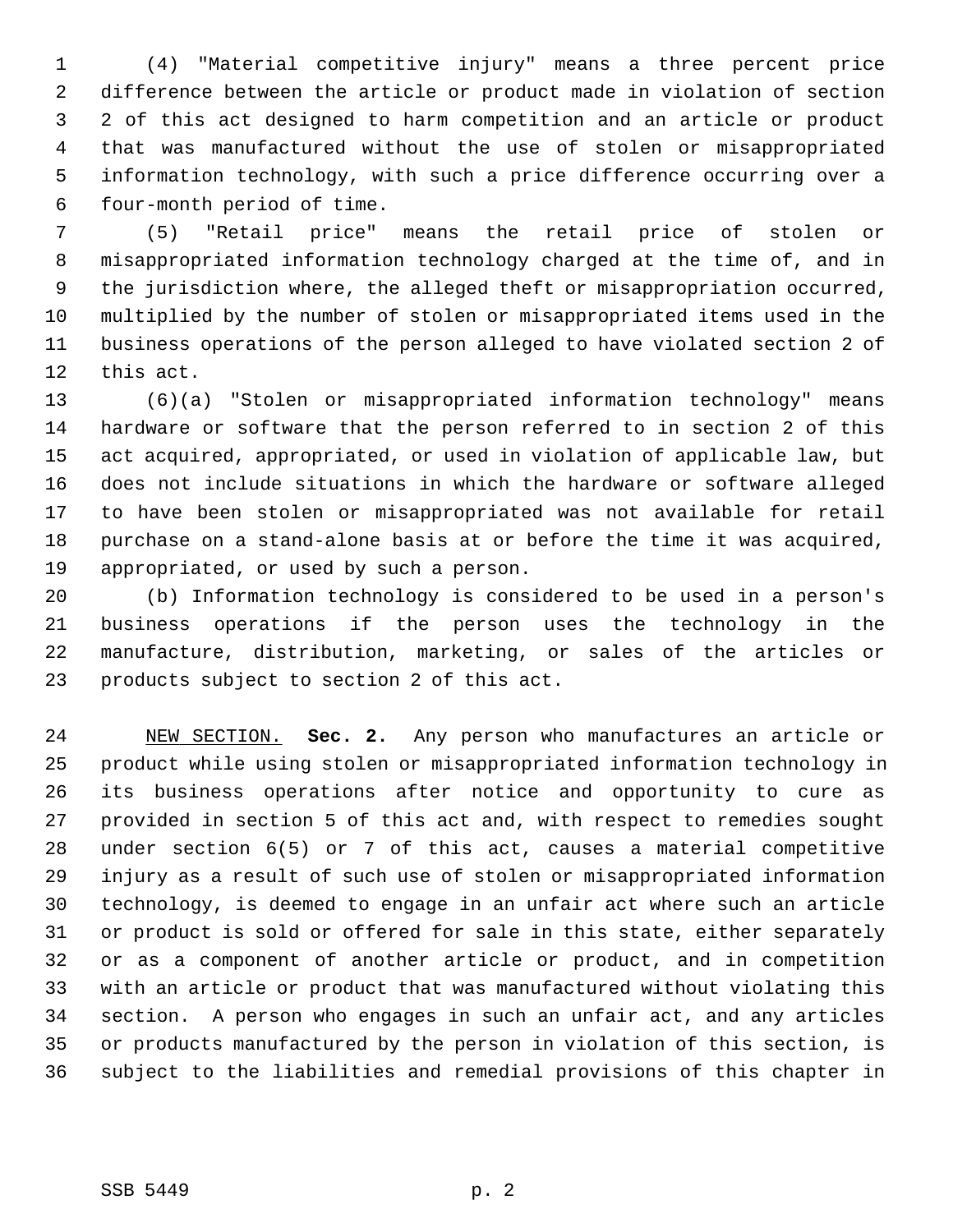1 an action by the attorney general or any person described in section 2 6(4) of this act, except as provided in sections 3, 4, 5, and 8 of this 3 act.

 4 NEW SECTION. **Sec. 3.** No action may be brought under this chapter, 5 and no liability results, where:

 6 (1) The end article or end product sold or offered for sale in this 7 state and alleged to violate section 2 of this act is:

8 (a) A copyrightable end product;

 9 (b) Merchandise manufactured by or on behalf of, or pursuant to a 10 license from, a copyright owner and which displays or embodies a name, 11 character, artwork, or other indicia of or from a work that falls 12 within (a) of this subsection, or merchandise manufactured by or on 13 behalf of, or pursuant to a license from, a copyright or trademark 14 owner and that displays or embodies a name, character, artwork, or 15 other indicia of or from a theme park, theme park attraction, or other 16 facility associated with a theme park; or

17 (c) Packaging, carrier media, or promotional or advertising 18 materials for any end article, end product, or merchandise that falls 19 within (a) or (b) of this subsection;

20 (2) The allegation that the information technology is stolen or 21 misappropriated is based on a claim that the use of the information 22 technology infringes a patent or misappropriates a trade secret under 23 applicable law or that could be brought under any provision of Title 35 24 of the United States Code; or

25 (3) The allegation that the information technology is stolen or 26 misappropriated is based on a claim that the defendant's use of the 27 information technology violates the terms of a license that allows 28 users to modify and redistribute any source code associated with the 29 technology free of charge.

30 NEW SECTION. **Sec. 4.** No injunction may issue against a person 31 other than the person alleged to violate section 2 of this act, and no 32 attachment order may issue against articles or products other than 33 articles or products in which the person alleged to violate section 2 34 of this act holds title. A person other than the person alleged to 35 violate section 2 of this act includes any person who contracts with or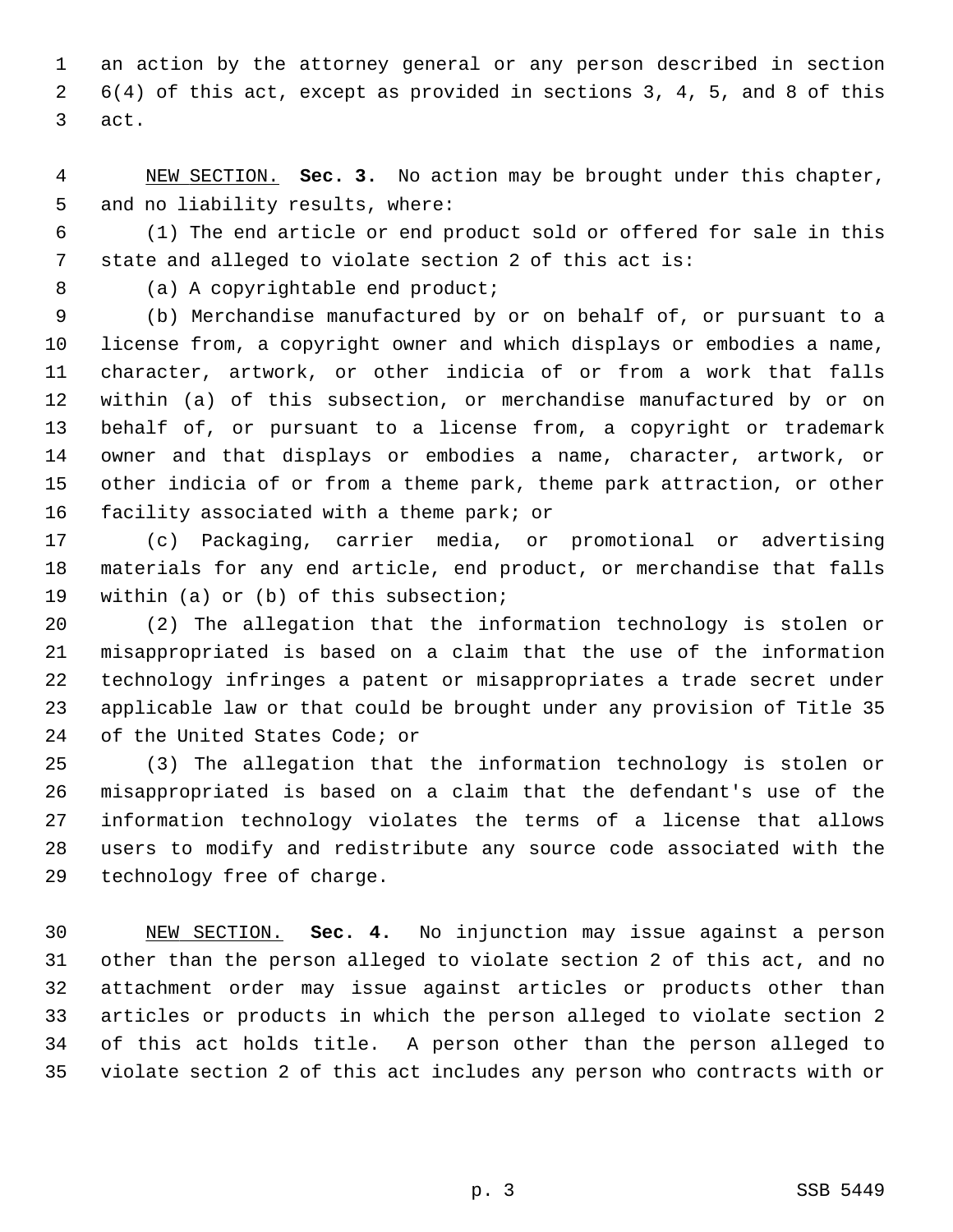1 otherwise engages another person to develop, manufacture, produce, 2 market, distribute, or assemble an article or product alleged to 3 violate section 2 of this act.

 4 NEW SECTION. **Sec. 5.** (1) No action may be brought under section 5 2 of this act unless the person subject to section 2 of this act 6 received written notice of the alleged use of the stolen or 7 misappropriated information technology from the owner or exclusive 8 licensee of the information technology or the owner's authorized 9 representative and the person: (a) Failed to establish that its use of 10 the information technology in question did not violate section 2 of 11 this act; or (b) failed, within ninety days after receiving such a 12 notice, to cease use of the owner's stolen or misappropriated 13 information technology. However, that if the person commences and 14 thereafter proceeds diligently to replace the information technology 15 with information technology whose use would not violate section 2 of 16 this act, such a period must be extended for an additional period not 17 to exceed one hundred eighty days total. The information technology 18 owner or the owner's authorized representative may extend any period 19 described in this section.

20 (2) To satisfy the requirements of this section, written notice 21 must: (a) Identify the stolen or misappropriated information 22 technology; (b) identify the lawful owner or exclusive licensee of the 23 information technology; (c) identify the applicable law the person is 24 alleged to be violating and state that the notifier has a reasonable 25 belief that the person has acquired, appropriated, or used the 26 information technology in question in violation of such applicable law; 27 (d) if known by the notifier, state the manner in which the information 28 technology is being used by the defendant; (e) state the articles or 29 products to which the information technology relates; and (f) state the 30 basis and evidence supporting such an allegation.

31 NEW SECTION. **Sec. 6.** (1) No earlier than ninety days after the 32 provision of notice in accordance with section 5 of this act, the 33 attorney general, or any person described in subsection (4) of this 34 section, may bring an action against any person that is subject to 35 section 2 of this act: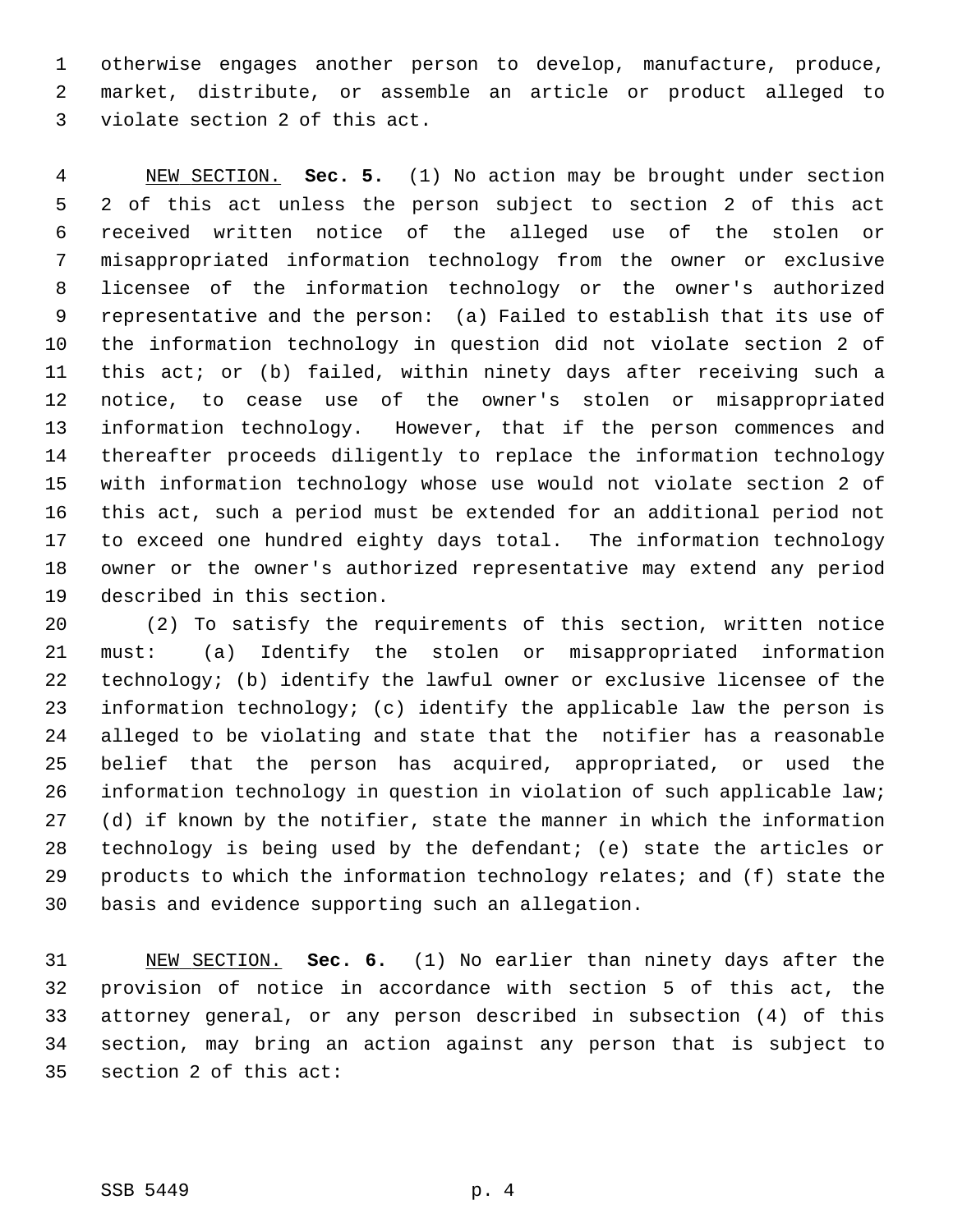1 (a) To enjoin violation of section 2 of this act, including by 2 enjoining the person from selling or offering to sell in this state 3 articles or products that are subject to section 2 of this act.

 4 (b) Only after a determination by the court that the person has 5 violated section 2 of this act, to recover the greater of:

 6 (i) Actual damages, which may be imposed only against the person 7 who violated section 2 of this act; or

 8 (ii) Statutory damages of no more than three times the retail price 9 of the stolen or misappropriated information technology, which may be 10 imposed only against the person who violated section 2 of this act.

11 (2)(a) After determination by the court that a person has violated 12 section 2 of this act and entry of a judgment against the person for 13 violating section 2 of this act, the attorney general, or a person 14 described in subsection (4) of this section, may add to the action a 15 claim for actual damages against a third party who sells or offers to 16 sell in this state products made by that person in violation of section 17 2 of this act, subject to the provisions of section 8 of this act. 18 However, damages may be imposed against a third party only if:

19 (i) The third party was provided a copy of a written notice that 20 satisfies the requirements of section 5 of this act at least ninety 21 days prior to the entry of the judgment;

22 (ii) The person who violated section 2 of this act did not make an 23 appearance or does not have sufficient attachable assets to satisfy a 24 judgment against the person;

25 (iii) Such a person either manufactured the final product or 26 produced a component equal to thirty percent or more of the value of 27 the final product; and

28 (iv) Such a person has a direct contractual relationship with the 29 third party respecting the manufacture of the final product or 30 component.

31 (b) An award of damages against such a third party pursuant to this 32 subsection (2) must be the lesser of the retail price of the stolen or 33 misappropriated information technology at issue or two hundred fifty 34 thousand dollars.

35 (3) In an action under this chapter, a court may:

36 (a) Against the person found to have violated section 2 of this 37 act, increase the damages up to three times the damages authorized by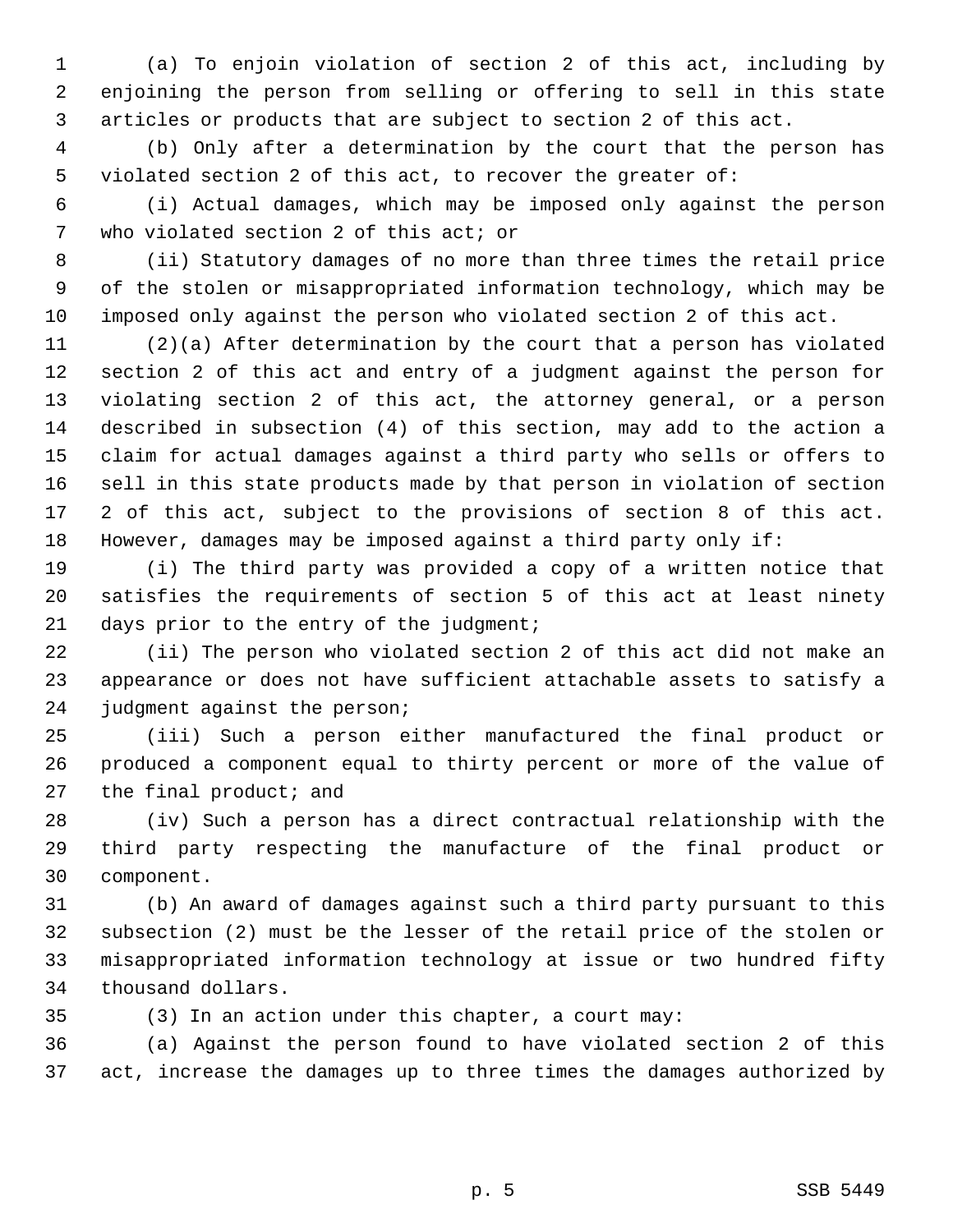1 subsection (1)(b) of this section where the court finds that the 2 person's use of the stolen or misappropriated information technology 3 was willful; and

 4 (b) With respect to an award under subsection (1)(b) of this 5 section only, award costs and reasonable attorneys' fees to: (i) A 6 prevailing plaintiff in actions brought by an injured person under 7 section 2 of this act; or (ii) a prevailing defendant in actions 8 brought by an injured person.

 9 (4) A person is deemed to have been injured by the sale or offer 10 for sale of an article or product subject to section 2 of this act if 11 the person establishes by a preponderance of the evidence that:

12 (a) The person manufactures articles or products that are sold or 13 offered for sale in this state in competition with articles or products 14 that are subject to section 2 of this act;

15 (b) The person's articles or products were not manufactured using 16 stolen or misappropriated information technology in violation of 17 section 2 of this act; and

18 (c) The person suffered economic harm, which may be shown by 19 evidence that the retail price of the stolen or misappropriated 20 information technology was twenty thousand dollars or more.

21 (5) If the court determines that a person found to have violated 22 section 2 of this act lacks sufficient attachable assets in this state 23 to satisfy a judgment rendered against it, the court may enjoin the 24 sale or offering for sale in this state of any articles or products 25 subject to section 2 of this act, except as provided in section 4 of 26 this act.

27 (6) The court shall determine whether a cure period longer than the 28 period reflected in section 5 of this act would be reasonable given the 29 nature of the use of the information technology that is the subject of 30 the action and the time reasonably necessary either to bring such use 31 into compliance with applicable law or to replace the information 32 technology with information technology that would not violate section 33 2 of this act. If the court deems that a longer cure period would be 34 reasonable, then the action shall be stayed until the end of that 35 longer cure period. If by the end of that longer cure period, the 36 defendant has established that its use of the information technology in 37 question did not violate section 2 of this act, or the defendant ceased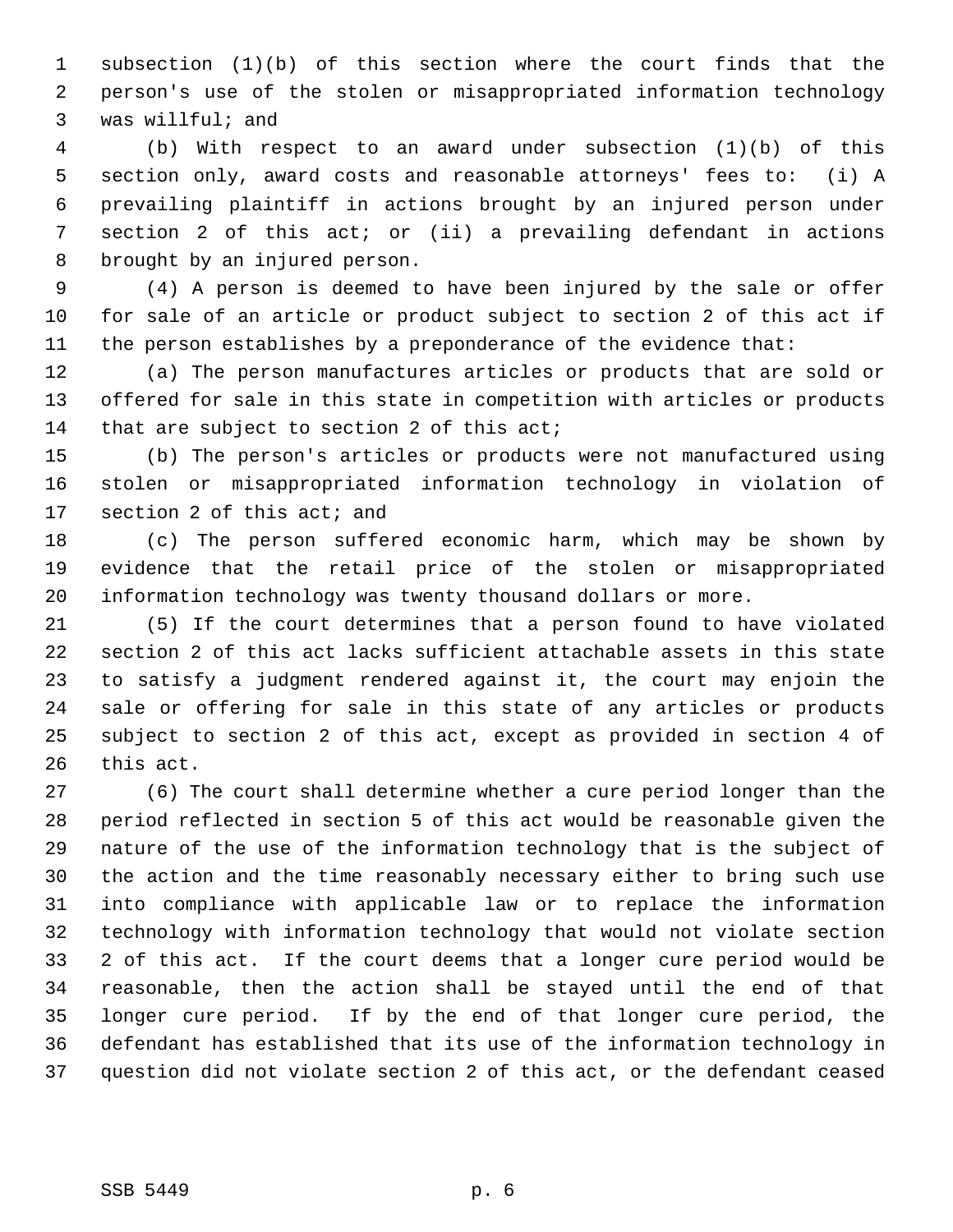1 use of the stolen or misappropriated information technology, then the 2 action must be dismissed.

 3 NEW SECTION. **Sec. 7.** In a case in which the court is unable to 4 obtain personal jurisdiction over a person subject to section 2 of this 5 act, the court may proceed in rem against any articles or products 6 alleged to be subject to section 2 of this act, including any articles 7 or products sold or offered for sale in this state. Except as provided 8 in section 4 of this act, all such articles or products are subject to 9 attachment at or after the time of filing a complaint, regardless of 10 the availability or amount of any monetary judgment.

11 NEW SECTION. **Sec. 8.** (1) A court may not award damages against 12 any third party pursuant to section 6(2) of this act where that party, 13 after having been afforded reasonable notice of at least ninety days 14 and opportunity to plead any of the affirmative defenses set forth in 15 this subsection, establishes by a preponderance of the evidence that:

16 (a) Such a person is the end consumer or end user of an article or 17 product subject to section 2 of this act, or acquired the article or 18 product after its sale to an end consumer or end user;

19 (b) Such a person is a business with annual revenues not in excess 20 of fifty million dollars;

21 (c) The person acquired the articles or products:

22 (i) In good faith reliance on either: (A) A code of conduct or 23 similar written document that governs the person's commercial 24 relationships with the manufacturer alleged to have violated section 2 25 of this act and which includes commitments that prohibit use of the 26 stolen or misappropriated information technology by such manufacturer; 27 or (B) written assurances from the manufacturer of the articles or 28 products that the articles or products, to the manufacturer's 29 knowledge, were manufactured without the use of stolen or 30 misappropriated information technology in the manufacturer's business 31 operations. However, with respect to both  $(c)(i)(A)$  and  $(B)$  of this 32 subsection, that within one hundred eighty days of receiving written 33 notice of the judgment against the manufacturer for a violation of 34 section 2 of this act and a copy of a written notice that satisfies the 35 requirements of section 5 of this act, the person undertakes 36 commercially reasonable efforts to: (I) Confirm that such a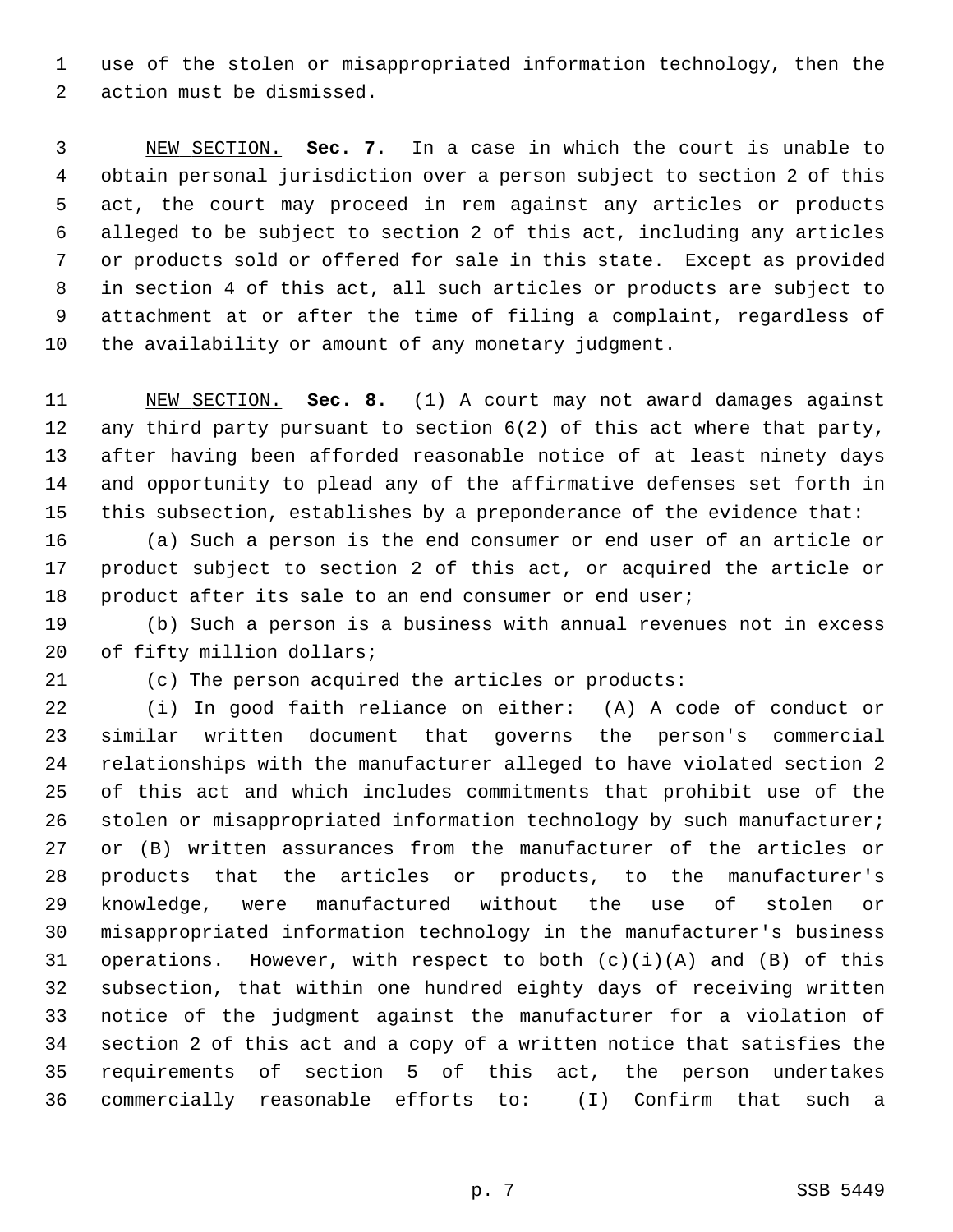1 manufacturer is not using the stolen or misappropriated information 2 technology in violation of section 2 of this act; (II) require such a 3 manufacturer to cease the theft or misappropriation; or (III) in a case 4 in which the manufacturer has failed to cease such a theft or 5 misappropriation within the one hundred eighty-day period, prevent the 6 future acquisition of the articles or products from the manufacturer 7 during the period that the manufacturer continues to engage in theft or 8 misappropriation subject to section 2 of this act where doing so would 9 not constitute a breach of an agreement between the person and the 10 manufacturer for the manufacture of the articles or products in 11 question that was entered into no later than one hundred eighty days 12 after the effective date of this section;

13 (ii) Pursuant to an agreement between the person and a manufacturer 14 for the manufacture of the articles or products in question that was 15 entered into no later than one hundred eighty days after the effective 16 date of this section. However, that within one hundred eighty days of 17 receiving written notice of the judgment against the manufacturer for 18 a violation of section 2 of this act and a copy of a written notice 19 that satisfies the requirements of section 5 of this act, the person 20 undertakes commercially reasonable efforts to: (A) Confirm that such 21 a manufacturer is not using the stolen or misappropriated information 22 technology in violation of section 2 of this act; (B) require the 23 manufacturer to cease the theft or misappropriation; or (C) in a case 24 in which the manufacturer has failed to cease the theft or 25 misappropriation within the one hundred eighty-day period, prevent the 26 future acquisition of articles or products from the manufacturer during 27 the period that the manufacturer continues to engage in the theft or 28 misappropriation subject to section 2 of this act where doing so would 29 not constitute a breach of such agreement;

30 (d) The person has made commercially reasonable efforts to 31 implement practices and procedures to require its direct manufacturers, 32 in manufacturing articles or products for such person, not to use 33 stolen or misappropriated information technology in violation of 34 section 2 of this act. A person may satisfy this subsection (1)(d) by:

35 (i) Adopting and undertaking commercially reasonable efforts to 36 implement a code of conduct or similar written requirements, which are 37 applicable to the person's direct manufacturers, that prohibit the use 38 of stolen or misappropriated information technology by such a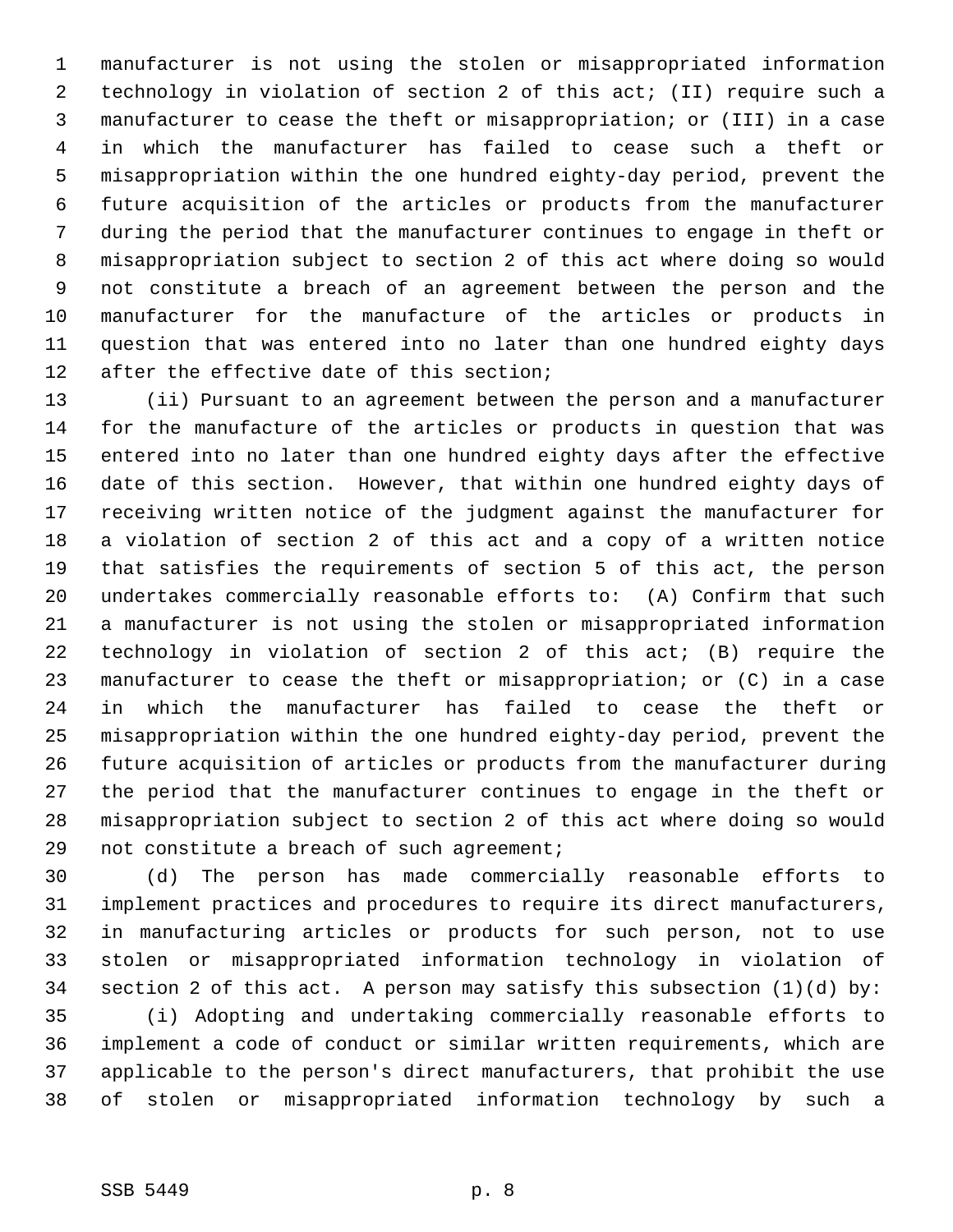1 manufacturer, subject to a right of audit, and the person either: (A) 2 Has a practice of auditing its direct manufacturers on a periodic basis 3 in accordance with generally accepted industry standards; or (B) 4 requires in its agreements with its direct manufacturers that they 5 submit to audits by a third party, which may include a third-party 6 association of businesses representing the owner of the stolen or 7 misappropriated intellectual property, and further provides that a 8 failure to remedy any deficiencies found in such an audit that 9 constitute a violation of the applicable law of the jurisdiction where 10 the deficiency occurred constitutes a breach of the contract, subject 11 to cure within a reasonable period of time; or

12 (ii) Adopting and undertaking commercially reasonable efforts to 13 implement a code of conduct or similar written requirements, which are 14 applicable to the person's direct manufacturers, that prohibit use of 15 stolen or misappropriated information technology by such a 16 manufacturer, and the person undertakes practices and procedures to 17 address compliance with the prohibition against the use of the stolen 18 or misappropriated information technology in accordance with the 19 applicable code of conduct or written requirements; or

20 (e) The person does not have a contractual relationship with the 21 person alleged to have violated section 2 of this act respecting the 22 manufacture of the articles or products alleged to have been 23 manufactured in violation of section 2 of this act.

24 (2) The court may not enforce any award for damages against such a 25 third party until after the court has ruled on that party's claim of 26 eligibility for any of the affirmative defenses set out in this 27 section.

28 NEW SECTION. **Sec. 9.** A court may not enforce an award of damages 29 against a third party pursuant to section 6(2) of this act for a period 30 of eighteen months from the effective date of this section.

31 NEW SECTION. **Sec. 10.** A violation of this chapter may not be 32 considered a violation of the state consumer protection act, and 33 chapter 19.86 RCW does not apply to this chapter. The remedies 34 provided under this chapter are the exclusive remedies for the parties.